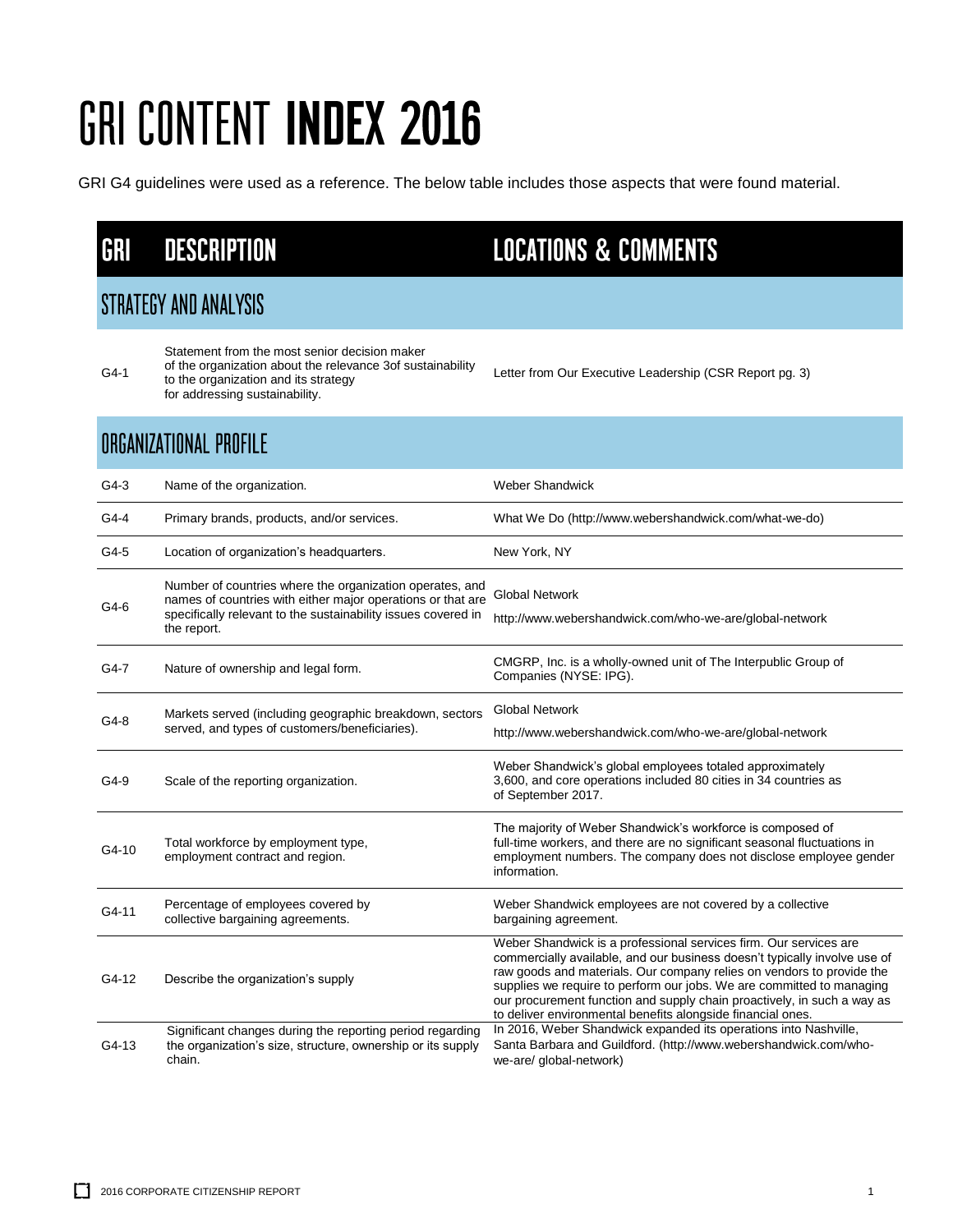GRI G4 guidelines were used as a reference. The below table includes those aspects that were found material.

| GRI   | <b>DESCRIPTION</b>                                                                                                                                                                                                                                                                                                                       | <b>LOCATIONS &amp; COMMENTS</b>                                                                                                                                                                                                                                                                                                                                                                                                                                                                                                                                                                                                                                                                                                                                                                                                                                                                                                                                                                                                                                                                                                                                                                                                                                                                                                                                                                                                                                                                                                                                                                                                                                                                                                                                                                                                                                                                                                                                                                                                                                                                                                                                  |  |  |
|-------|------------------------------------------------------------------------------------------------------------------------------------------------------------------------------------------------------------------------------------------------------------------------------------------------------------------------------------------|------------------------------------------------------------------------------------------------------------------------------------------------------------------------------------------------------------------------------------------------------------------------------------------------------------------------------------------------------------------------------------------------------------------------------------------------------------------------------------------------------------------------------------------------------------------------------------------------------------------------------------------------------------------------------------------------------------------------------------------------------------------------------------------------------------------------------------------------------------------------------------------------------------------------------------------------------------------------------------------------------------------------------------------------------------------------------------------------------------------------------------------------------------------------------------------------------------------------------------------------------------------------------------------------------------------------------------------------------------------------------------------------------------------------------------------------------------------------------------------------------------------------------------------------------------------------------------------------------------------------------------------------------------------------------------------------------------------------------------------------------------------------------------------------------------------------------------------------------------------------------------------------------------------------------------------------------------------------------------------------------------------------------------------------------------------------------------------------------------------------------------------------------------------|--|--|
|       | ORGANIZATIONAL PROFILE: COMMITMENTS TO EXTERNAL INITIATIVES                                                                                                                                                                                                                                                                              |                                                                                                                                                                                                                                                                                                                                                                                                                                                                                                                                                                                                                                                                                                                                                                                                                                                                                                                                                                                                                                                                                                                                                                                                                                                                                                                                                                                                                                                                                                                                                                                                                                                                                                                                                                                                                                                                                                                                                                                                                                                                                                                                                                  |  |  |
| G4-14 | Explanation of whether and how<br>the precautionary approach or<br>principle is addressed by the<br>organization.                                                                                                                                                                                                                        | Weber Shandwick seeks to minimize its impact on the environment and continually improve<br>its environmental performance through its operations, engagement & awareness, compliance<br>and beyond.                                                                                                                                                                                                                                                                                                                                                                                                                                                                                                                                                                                                                                                                                                                                                                                                                                                                                                                                                                                                                                                                                                                                                                                                                                                                                                                                                                                                                                                                                                                                                                                                                                                                                                                                                                                                                                                                                                                                                               |  |  |
| G4-15 | Externally developed economic,<br>environmental and social<br>charters, principles or other<br>initiatives to which the<br>organization subscribes or<br>endorses.                                                                                                                                                                       | Weber Shandwick is committed to complying with all applicable legal environmental<br>requirements and industry standards, striving to go beyond compliance through our ISO<br>14001 and LEED certifications as well as ongoing advancement in our operations. (CSR<br>Report Page 6)                                                                                                                                                                                                                                                                                                                                                                                                                                                                                                                                                                                                                                                                                                                                                                                                                                                                                                                                                                                                                                                                                                                                                                                                                                                                                                                                                                                                                                                                                                                                                                                                                                                                                                                                                                                                                                                                             |  |  |
| G4-16 | Memberships in associations<br>and/or national/ international<br>advocacy organizations in which<br>the organization:<br>+ Holds a position on the<br>governance body;<br>+ Participates in projects or<br>committees;<br>+ Provides substantive funding<br>beyond routine membership<br>dues; or<br>+ Views membership as<br>strategic. | In North America, the firm makes a contribution to Carbonfund.org to offset non-billable<br>travel. Weber Shandwick is a member of the U.S. Green Building Council.<br>As of May 2017, CEO Andy Polansky is an advisory board member of the Advertising<br>Council, The College of New Jersey Foundation, the Arthur W. Page Society and is a<br>member of The Seminar. President Gail Heimann is a Board Member of the LAGRANT<br>Foundation, PR Council, and She Runs It (formerly Advertising Women of New York).<br>Chairman Jack Leslie is Chairman of the Duke Global Health Institute's Board of Advisors.<br>Chairman of the U.S. African Development Foundation Board of Directors, Chairman of the<br>Advisory Committee on Voluntary Foreign Aid, Chairman of the Ron Brown Scholar Program<br>Board of Trustees and a member of the President's Advisory Council on Doing Business in<br>Africa, Council on Foreign Relations and the Circumnavigators Club. CEO, UK & EMEA<br>Colin Byrne is a trustee of ActionAid, a board member of the Chartered Institute of Public<br>Relations and the American Advertising Federation. CEO, Canada & President, Weber<br>Shandwick North Greg Power is a member of the advisory board for the Institute of<br>Communications and Advertising (ICA) and is a member of the Canadian Public Relations<br>Society, International Association of Business Communicators, the Canadian marketing<br>Association and the Canadian Council of Public Relations Firms. SVP Diversity & Inclusion<br>Judith Harrison is President, PRSA Foundation, President Elect of New York Women in<br>Communications Foundation, a board member of Colorcomm, the Ron Brown Scholar<br>Program, and a member of the 4A's Diversity Steering Committee. President, Insights &<br>Analytics Allyson Hugley is a member of the Market Research Council, International<br>Association for Measurement and Evaluation of Communications, Advertising Research<br>Foundation, IPR Measurement commission and the AAPOR.SVP External Affairs Nancy<br>Nichols is an advisory board member for the Advertising Educational Foundation. |  |  |

#### REPORT SCOPE AND BOUNDARY

| G4-17   | Entities included in financial<br>statements.                                                                                                                                                          | What We Do (http://www.webershandwick.com/what-we-do) and<br>Global Network (http://www.webershandwick.com/who-we-are/global-network)                                                                                                        |
|---------|--------------------------------------------------------------------------------------------------------------------------------------------------------------------------------------------------------|----------------------------------------------------------------------------------------------------------------------------------------------------------------------------------------------------------------------------------------------|
| $G4-18$ | Explain the process for defining<br>the report content and the Aspect<br>Boundaries. Explain how the<br>organization has implemented the<br>Reporting Principles for Defining<br><b>Report Content</b> | In defining the report content, we took materiality into consideration by addressing the<br>issues of greatest relevance to our business and our stakeholders, in addition to aligning<br>with parent company Interpublic Group's reporting. |
| G4-23   | Changes from previous reports in<br>terms of scope and/or boundaries.                                                                                                                                  | In 2016, Weber Shandwick expanded its operations into Nashville, Santa Barbara and<br>Guildford. (http://www.webershandwick.com/who-we-are/ global-network)                                                                                  |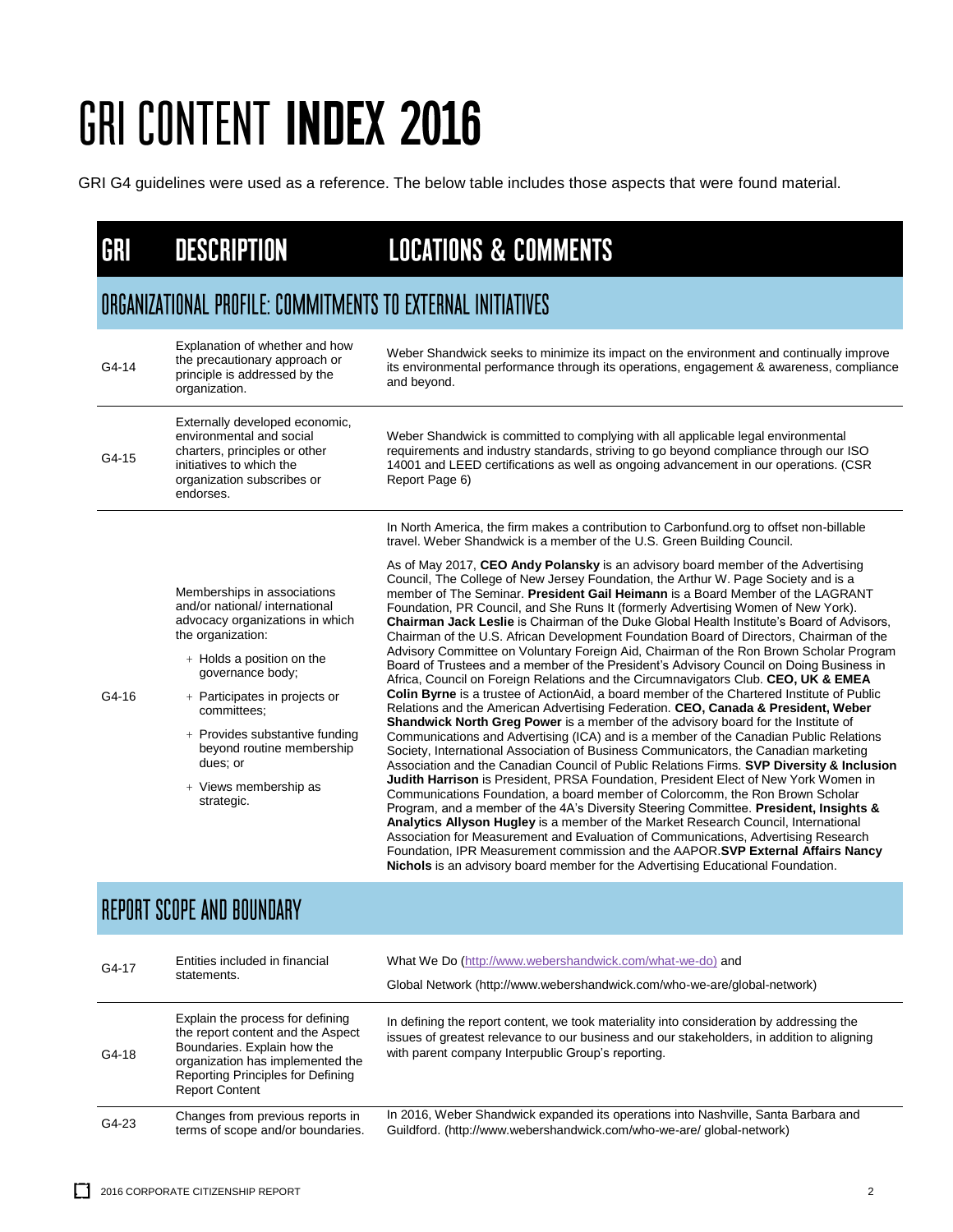GRI G4 guidelines were used as a reference. The below table includes those aspects that were found material.

| GRI        | <b>DESCRIPTION</b>                                                                                                                                                                                                         | <b>LOCATIONS &amp; COMMENTS</b>                                                                                                                                                       |  |
|------------|----------------------------------------------------------------------------------------------------------------------------------------------------------------------------------------------------------------------------|---------------------------------------------------------------------------------------------------------------------------------------------------------------------------------------|--|
|            | STAKEHOLDER ENGAGEMENT                                                                                                                                                                                                     |                                                                                                                                                                                       |  |
| G4-24      | List of stakeholder groups<br>engaged by the organization.                                                                                                                                                                 | The firm's key stakeholders include employees, clients and vendors.                                                                                                                   |  |
|            | <b>REPORT PROFILE</b>                                                                                                                                                                                                      |                                                                                                                                                                                       |  |
| G4-28      | Reporting period for information<br>provided.                                                                                                                                                                              | January - December 2016                                                                                                                                                               |  |
| G4-29      | Date of most recent previous<br>report.                                                                                                                                                                                    | 2015 (http://www.webershandwick.com/uploads/news/files/2015_CSR_Report.pdf)                                                                                                           |  |
| G4-30      | Reporting cycle.                                                                                                                                                                                                           | Annual                                                                                                                                                                                |  |
| G4-31      | Contact point for questions<br>regarding the report                                                                                                                                                                        | csr@webershandwick.com                                                                                                                                                                |  |
|            | REPORT PROFILE: GRI CONTENT INDEX                                                                                                                                                                                          |                                                                                                                                                                                       |  |
|            | Report the "in accordance"<br>option the organization has<br>chosen.                                                                                                                                                       |                                                                                                                                                                                       |  |
| G4-32      | Report the GRI Content Index<br>for the chosen option.                                                                                                                                                                     | This report contains Standard Disclosures from the GRI G4 Sustainability<br>Reporting Guidelines.                                                                                     |  |
|            | Report the reference to the<br>External Assurance Report, if<br>the report has been externally<br>assured.                                                                                                                 |                                                                                                                                                                                       |  |
| GOVERNANCE |                                                                                                                                                                                                                            |                                                                                                                                                                                       |  |
| G4-34      | Governance structure of the<br>organization, including<br>committees of the highest<br>governance body. Identify any<br>committees responsible for<br>decision-making on economic,<br>environmental and social<br>impacts. | Weber Shandwick Leadership Team<br>(http://www.webershandwick.com/ who-we-are/leadership);<br>Weber Shandwick North America CSR Committee and U.K.<br><b>Environmental Committee.</b> |  |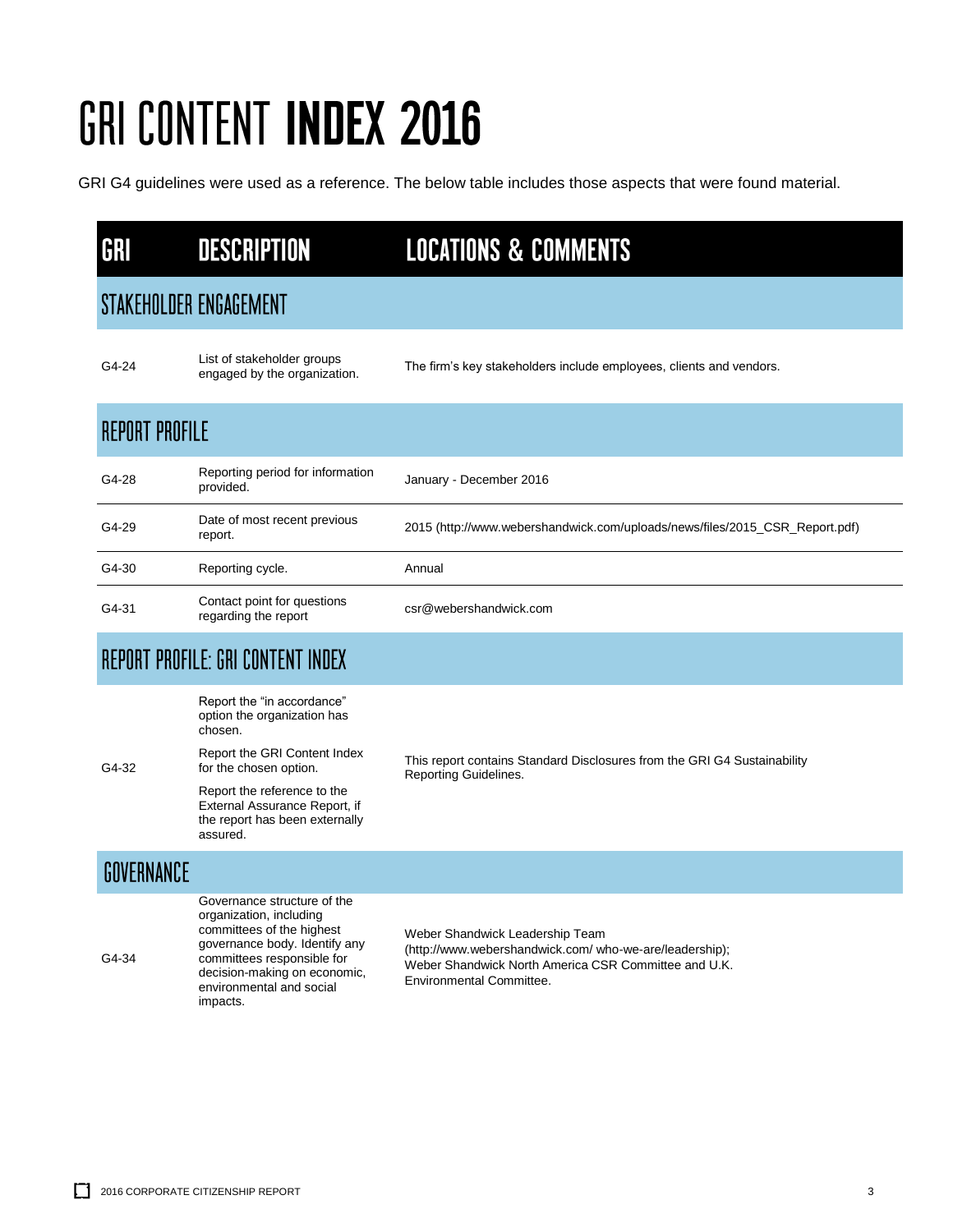GRI G4 guidelines were used as a reference. The below table includes those aspects that were found material.

| <b>GRI</b> | <b>DESCRIPTION</b>                                                                                                                  | <b>LOCATIONS &amp; COMMENTS</b>                                                                                                                                                                                                                                                                                                                                                                                                                                                                                                                                                                                                                                                                                                                                                                                                                                                                                              |  |  |
|------------|-------------------------------------------------------------------------------------------------------------------------------------|------------------------------------------------------------------------------------------------------------------------------------------------------------------------------------------------------------------------------------------------------------------------------------------------------------------------------------------------------------------------------------------------------------------------------------------------------------------------------------------------------------------------------------------------------------------------------------------------------------------------------------------------------------------------------------------------------------------------------------------------------------------------------------------------------------------------------------------------------------------------------------------------------------------------------|--|--|
|            | <b>ETHICS AND INTEGRITY</b>                                                                                                         |                                                                                                                                                                                                                                                                                                                                                                                                                                                                                                                                                                                                                                                                                                                                                                                                                                                                                                                              |  |  |
| G4-56      | Describe the organization's values, principles,<br>standards and norms of behavior such as codes<br>of conduct and codes of ethics. | Weber Shandwick values include executional excellence, collaboration<br>and growth, diversity, equity and inclusion, integrity and transparency.<br>As part of Interpublic Group (IPG) we comply with IPG's Code of<br>Conduct (http://www.interpublic.com/about/corporate-gov-ernance),<br>which serves as the foundation of how we do business on a day-to-day<br>basis, and provides us with guidelines on how to work with our<br>colleagues, suppliers, clients and others with whom we may interact as<br>we do business. We operate globally and our world has become<br>increasingly complex, so the Code of Conduct is updated regularly and<br>all employees are required to participate in training. We take pride in our<br>reputation and high moral and ethical standards, and ensure 100%<br>compliance with our Code of Conduct, dedication to success,<br>executional excellence, collaboration and growth. |  |  |
| G4-57      | Helplines or advice lines for employees.                                                                                            | <b>IPG Code of Conduct</b><br>(http://www.interpublic.com/about/corporate-governance)                                                                                                                                                                                                                                                                                                                                                                                                                                                                                                                                                                                                                                                                                                                                                                                                                                        |  |  |
| G4-58      | Mechanisms for reporting concerns about<br>unethical or unlawful behavior.                                                          | Interpublic Alert Line<br>(http://www.interpublic.com/about/corporate-governance)                                                                                                                                                                                                                                                                                                                                                                                                                                                                                                                                                                                                                                                                                                                                                                                                                                            |  |  |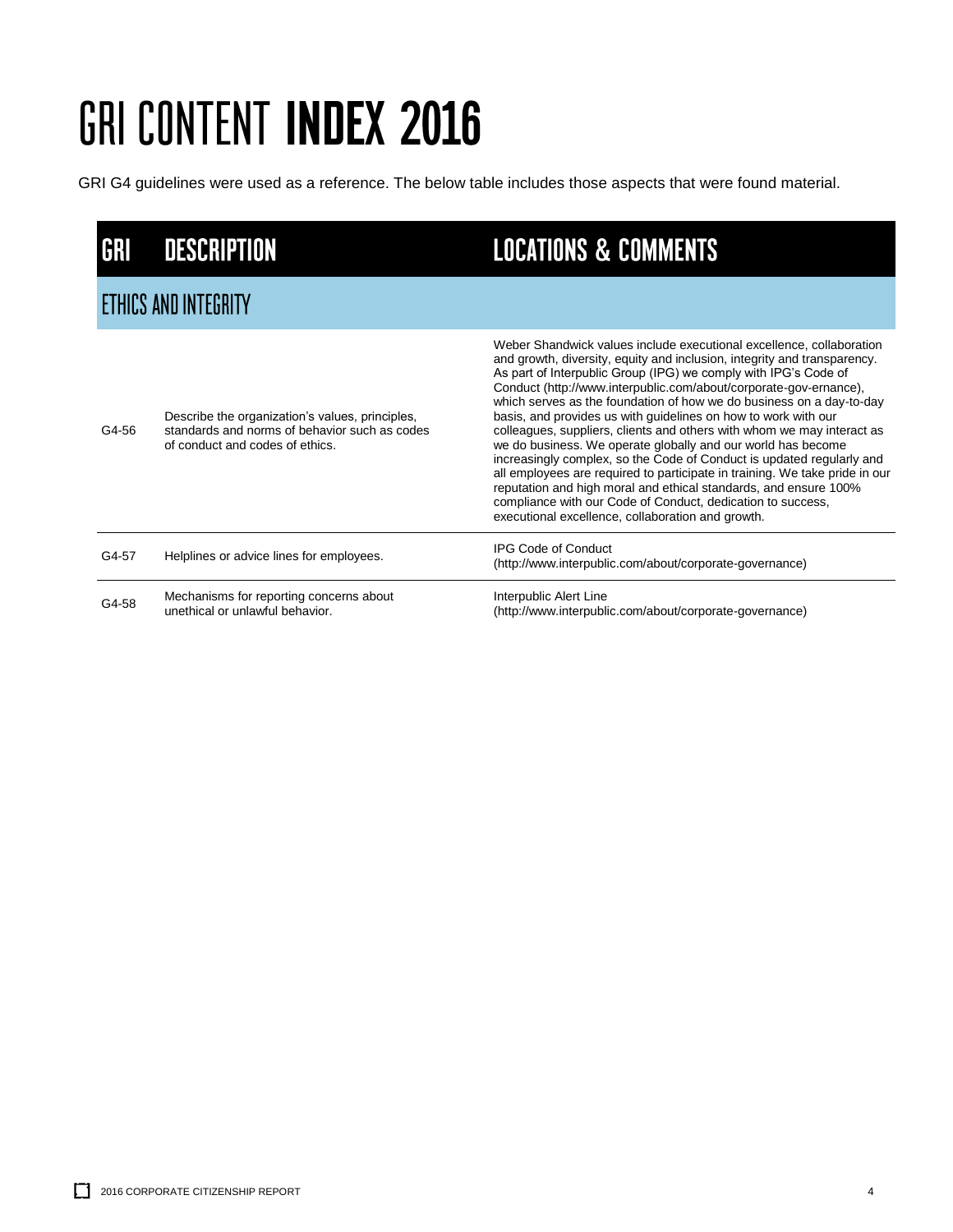| GRI                                        | <b>DESCRIPTION</b>                                                                                                                                                                                                                                   | <b>LOCATIONS &amp; COMMENTS</b>                                                                                                                                                                                                      |
|--------------------------------------------|------------------------------------------------------------------------------------------------------------------------------------------------------------------------------------------------------------------------------------------------------|--------------------------------------------------------------------------------------------------------------------------------------------------------------------------------------------------------------------------------------|
| <b>ECONOMIC</b>                            | ASPECT - ECONOMIC PERFORMANCE                                                                                                                                                                                                                        |                                                                                                                                                                                                                                      |
| G4-EC1                                     | Direct economic value<br>generated and distributed,<br>including revenues, operating<br>costs, employee<br>compensation, donations and<br>other community investments,<br>retained earnings and<br>payments to capital providers<br>and governments. | IPG 2016 Annual Report<br>(http://investors.interpublic.com/phoenix.zhtml?c=87867&p=irol-reportsannual)                                                                                                                              |
| ASPECT - INDIRECT ECONOMIC IMPACTS         |                                                                                                                                                                                                                                                      |                                                                                                                                                                                                                                      |
| G4-EC8                                     | Significant indirect economic<br>impacts and extent of impacts.                                                                                                                                                                                      | A Sustainable Way of Life (CSR Report p. 6); A Step Toward Sustainability<br>(CSR Report p. 6); Our Carbon Offset Initiative (CSR Report p. 7)                                                                                       |
| <b>ENVIRONMENTAL</b><br>ASPECT - MATERIALS |                                                                                                                                                                                                                                                      |                                                                                                                                                                                                                                      |
| G4-EN1                                     | Materials used by weight<br>or volume.                                                                                                                                                                                                               | Unable to quantify at this time.                                                                                                                                                                                                     |
| G4-EN2                                     | Percentage of materials used<br>that are recycled input<br>materials.                                                                                                                                                                                | Measurement is on a case-by-case basis. Procurement of office supplies considers<br>use of recycled and recyclable materials. In our office buildings that are LEED<br>certified, construction is done with LEED principles in mind. |
| <b>ASPECT - ENERGY</b>                     |                                                                                                                                                                                                                                                      |                                                                                                                                                                                                                                      |
| G4-EN3                                     | Energy consumption within<br>the organization.                                                                                                                                                                                                       | In 2014, we began requiring all new North American leases to provide electricity<br>sub-metering to incentivize tenant-driven energy efficiency. We aim to be able to<br>report on this in North America by the end of 2020.         |
| G4-EN4                                     | Energy consumption outside<br>of the organization.                                                                                                                                                                                                   | Unable to quantify at this time.                                                                                                                                                                                                     |
| G4-EN5                                     | Energy intensity.                                                                                                                                                                                                                                    | Unable to quantify at this time.                                                                                                                                                                                                     |
| G4-EN6                                     | Reduction of energy<br>consumption.                                                                                                                                                                                                                  | Unable to quantify at this time.                                                                                                                                                                                                     |
| G4-EN7                                     | Reductions in energy<br>requirements of products<br>and services.                                                                                                                                                                                    | Unable to quantify at this time.                                                                                                                                                                                                     |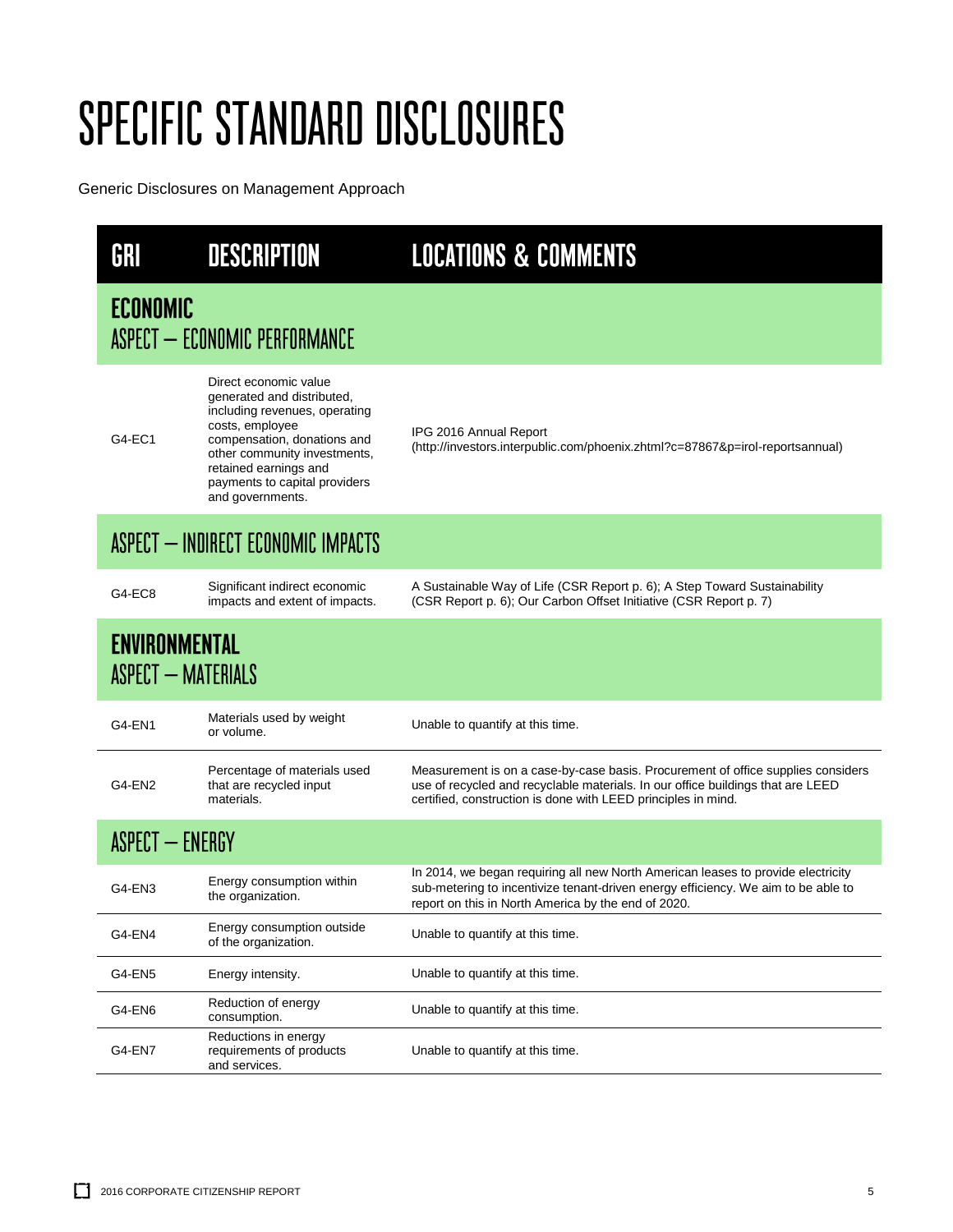| GRI                          | <b>DESCRIPTION</b>                                                                                                                                                                                                            | <b>LOCATIONS &amp; COMMENTS</b>                                                                                                                                                                                                                                                                                        |  |  |
|------------------------------|-------------------------------------------------------------------------------------------------------------------------------------------------------------------------------------------------------------------------------|------------------------------------------------------------------------------------------------------------------------------------------------------------------------------------------------------------------------------------------------------------------------------------------------------------------------|--|--|
| ASPECT - BIODIVERSITY        |                                                                                                                                                                                                                               |                                                                                                                                                                                                                                                                                                                        |  |  |
| G4-EN11                      | Operational sites owned, leased,<br>managed in, or adjacent to,<br>protected areas and areas of<br>high biodiversity value outside<br>protected areas.                                                                        | The firm's global office leases are located in major metropolitan areas.                                                                                                                                                                                                                                               |  |  |
|                              | ASPECT - EMISSIONS                                                                                                                                                                                                            |                                                                                                                                                                                                                                                                                                                        |  |  |
| G4-EN15                      | Direct greenhouse gas<br>emissions.                                                                                                                                                                                           | Unable to quantify at this time.                                                                                                                                                                                                                                                                                       |  |  |
| G4-EN16                      | Energy indirect greenhouse gas<br>emissions.                                                                                                                                                                                  | Unable to quantify at this time.                                                                                                                                                                                                                                                                                       |  |  |
| G4-EN17                      | Other indirect greenhouse gas<br>emissions.                                                                                                                                                                                   | Unable to quantify at this time.                                                                                                                                                                                                                                                                                       |  |  |
| G4-EN18                      | Greenhouse gas emissions<br>intensity.                                                                                                                                                                                        | Unable to quantify at this time.                                                                                                                                                                                                                                                                                       |  |  |
| G4-EN19                      | Initiatives to reduce greenhouse<br>gas emissions                                                                                                                                                                             | Weber Shandwick achieved its stated 2014 LEED certification goal of 70 percent of U.S.<br>offices and 85 percent of the firm' headcount working in LEED space by 2016. Weber<br>Shandwick London is also ISO 14001 certified - the highest International standard for<br>environmental stewardship. (CSR Report pg. 6) |  |  |
| G4-EN21                      | NOx, SOx and other significant<br>air emissions.                                                                                                                                                                              | Unable to quantify at this time.                                                                                                                                                                                                                                                                                       |  |  |
| ASPECT - EFFLUENTS AND WASTE |                                                                                                                                                                                                                               |                                                                                                                                                                                                                                                                                                                        |  |  |
| G4-EN22                      | Total water discharge by quality<br>and destination.                                                                                                                                                                          | Unable to quantify at this time.                                                                                                                                                                                                                                                                                       |  |  |
| G4-EN23                      | Total weight of waste by type<br>and disposal method.                                                                                                                                                                         | Unable to quantify at this time.                                                                                                                                                                                                                                                                                       |  |  |
| G4-EN24                      | Total number and volume of<br>significant spills.                                                                                                                                                                             | No spills to report.                                                                                                                                                                                                                                                                                                   |  |  |
| G4-EN25                      | Weight of transported, imported,<br>exported or treated waste<br>deemed hazardous under the<br>terms of the Basel Convention<br>Annex I, II, III, and VIII and<br>percentage of transported waste<br>shipped internationally. | Unable to quantify at this time.                                                                                                                                                                                                                                                                                       |  |  |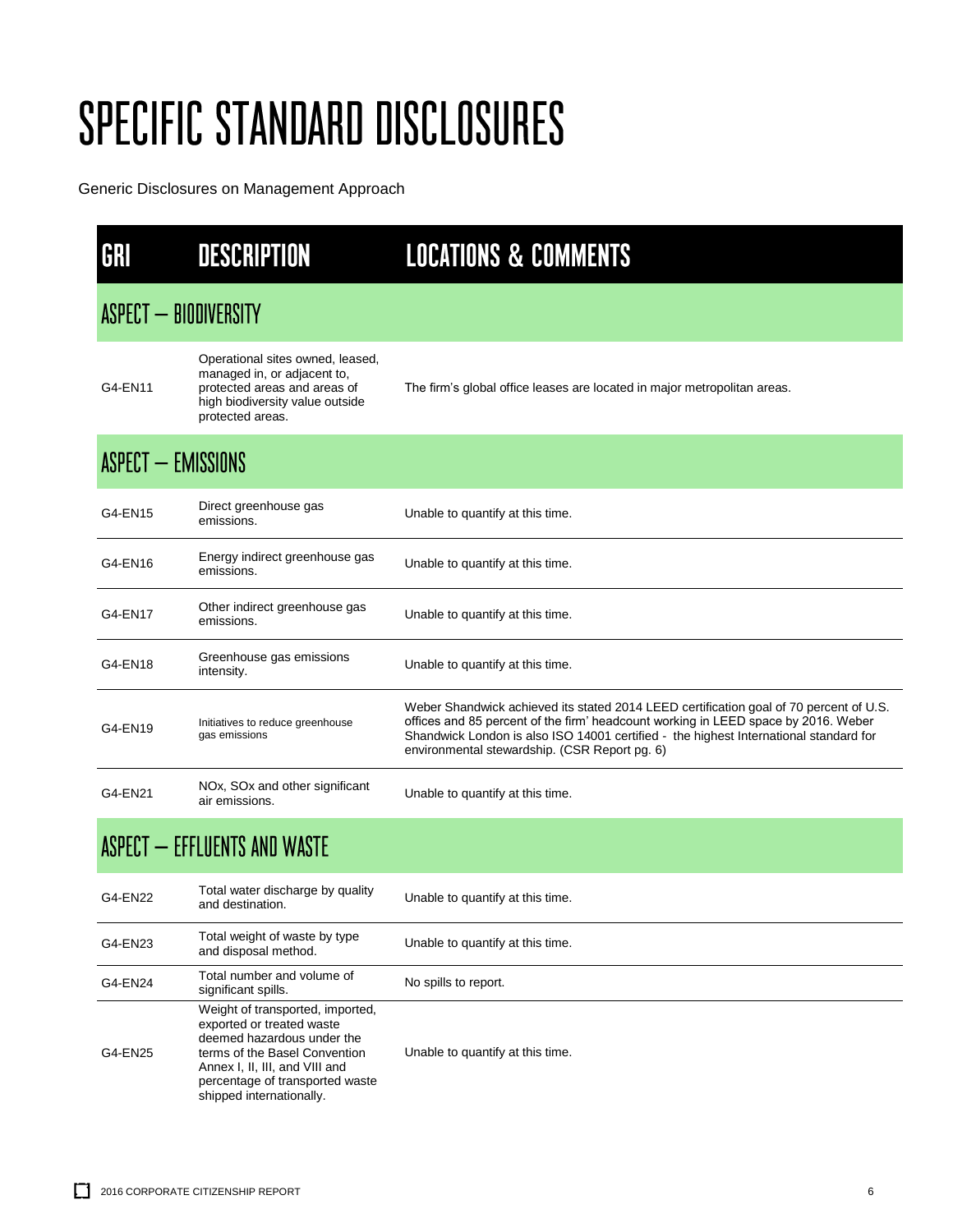| GRI                                        | <b>DESCRIPTION</b>                                                                                                                                                                        | <b>LOCATIONS &amp; COMMENTS</b>                                                                                                                                                                                                                                                                                                           |  |  |
|--------------------------------------------|-------------------------------------------------------------------------------------------------------------------------------------------------------------------------------------------|-------------------------------------------------------------------------------------------------------------------------------------------------------------------------------------------------------------------------------------------------------------------------------------------------------------------------------------------|--|--|
|                                            | ASPECT - PRODUCTS AND SERVICES                                                                                                                                                            |                                                                                                                                                                                                                                                                                                                                           |  |  |
| G4-EN27                                    | Extent of impact mitigation of<br>environmental impacts of products<br>and services.                                                                                                      | Weber Shandwick purchased carbon offset certificates for its non-billable<br>airline travel. In 2016 the offset was 3089.839 metric tons of CO2<br>emissions. (CSR Report pg. 7)                                                                                                                                                          |  |  |
| G4-EN28                                    | Products and packaging materials<br>reclaimed.                                                                                                                                            | Most of our offices are located in commercial properties, which we share<br>with other companies. We're unable to report on this given that we are<br>only tenants and share our space. We look for properties that have<br>recycling programs and are LEED certified.                                                                    |  |  |
| ASPECT - COMPLIANCE                        |                                                                                                                                                                                           |                                                                                                                                                                                                                                                                                                                                           |  |  |
| G4-EN29                                    | Monetary value of significant fines<br>and total number of non-monetary<br>sanctions for non-compliance with<br>environmental laws and regulations.                                       | No fines to report.                                                                                                                                                                                                                                                                                                                       |  |  |
| <b>ASPECT - TRANSPORT</b>                  |                                                                                                                                                                                           |                                                                                                                                                                                                                                                                                                                                           |  |  |
| G4-EN30                                    | Significant environmental impacts of<br>transporting products and other<br>goods and materials used for the<br>organization's operations and<br>transporting members of the<br>workforce. | Weber Shandwick purchased carbon offset certificates for its non-billable<br>airline travel. In 2016 the offset was 3089.839 metric tons of CO2<br>emissions. (CSR Report pg. 7)                                                                                                                                                          |  |  |
| <b>ASPECT - OVERALL</b>                    |                                                                                                                                                                                           |                                                                                                                                                                                                                                                                                                                                           |  |  |
| G4-EN31                                    | Total environmental protection<br>expenditures and investments<br>by type.                                                                                                                | In North America, our CSR committee funds office Green Teams \$25 per<br>employee per year to further green initiatives. Green Team members<br>receive billable hours credit to encourage participation. Our carbon offset<br>cost \$30,898.39in 2016. When we build according to LEED certification, it<br>requires a larger investment. |  |  |
| ASPECT - SUPPLIER ENVIRONMENTAL ASSESSMENT |                                                                                                                                                                                           |                                                                                                                                                                                                                                                                                                                                           |  |  |
| G4-EN32                                    | Percentage of new suppliers that<br>were screened using environmental<br>criteria.                                                                                                        | Using IPG Supplier Code of Conduct<br>(http://www.interpublic.com/about/corporate-governance). ISO 14001<br>certifications across Weber Shandwick offices require evaluation and<br>auditing.                                                                                                                                             |  |  |
|                                            | ASPECT - ENVIRONMENTAL GRIEVANCE MECHANISMS                                                                                                                                               |                                                                                                                                                                                                                                                                                                                                           |  |  |
| G4-EN34                                    | Number of grievances about<br>environmental impacts filed,<br>addressed and resolved through<br>formal grievance mechanisms.                                                              | No grievances to report on.                                                                                                                                                                                                                                                                                                               |  |  |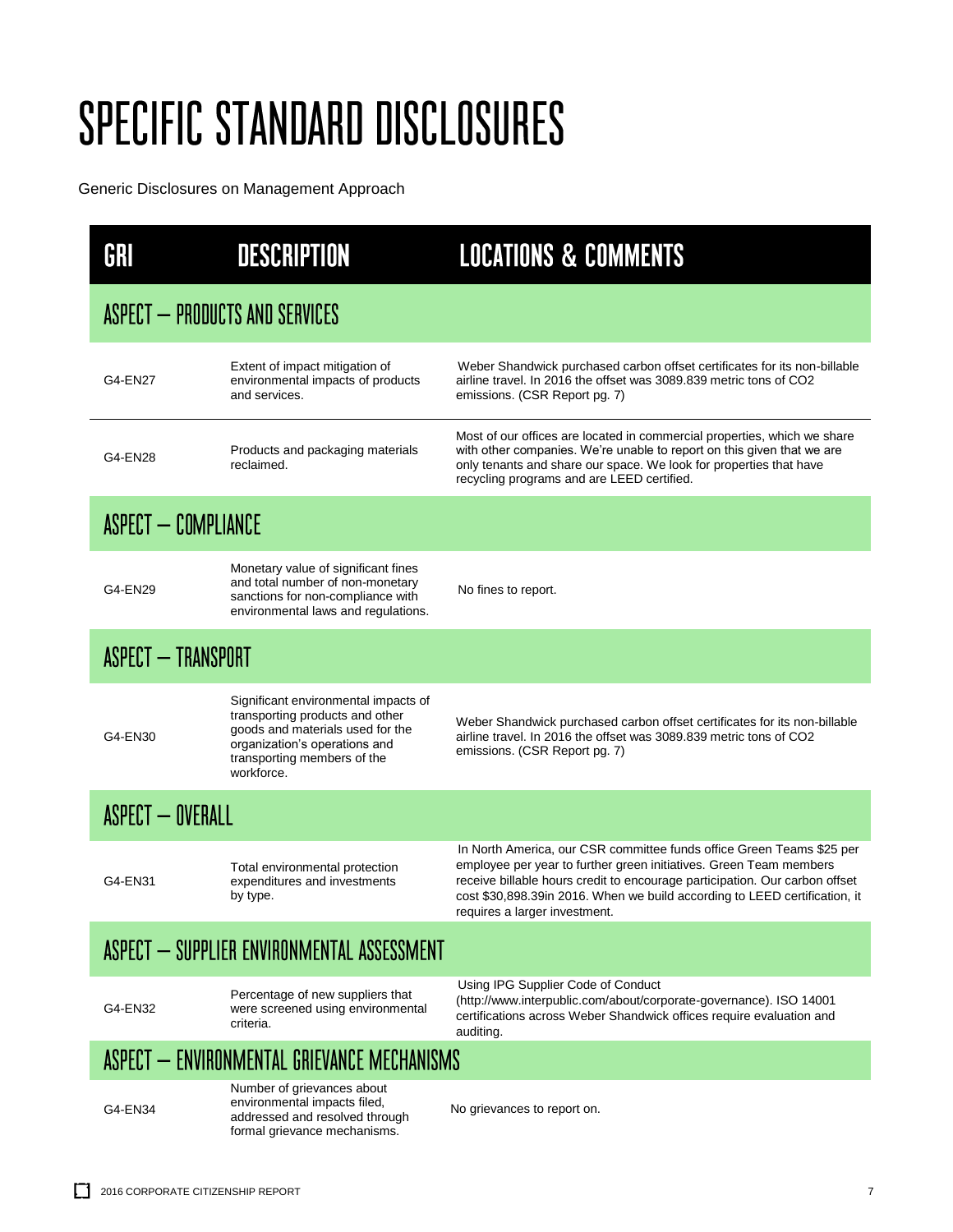| GRI                                                       | <b>DESCRIPTION</b>                                                                                                                                                                      | <b>LOCATIONS &amp; COMMENTS</b>                                                                                                                                                                                                                                                                                      |
|-----------------------------------------------------------|-----------------------------------------------------------------------------------------------------------------------------------------------------------------------------------------|----------------------------------------------------------------------------------------------------------------------------------------------------------------------------------------------------------------------------------------------------------------------------------------------------------------------|
|                                                           | <b>LABOR PRACTICES AND DECENT WORK</b><br>ASPECT - TRAINING AND EDUCATION                                                                                                               |                                                                                                                                                                                                                                                                                                                      |
| G4-LA10                                                   | Programs for skills management and lifelong learning<br>that support the continued employability of employees<br>and assist them in managing career endings.                            | WeberShandwick.edu offers a targeted learning and development<br>approach, with classroom training, instructor-led webinars, on-the-job<br>learning and external development opportunities. Weber Shandwick<br>provides unlimited access to online learning platform lynda.com for all<br>Weber Shandwick employees. |
| G4-LA11                                                   | Percentage of employees receiving regular<br>performance and career development reviews,<br>by gender and by employee category.                                                         | Our policy is to review all employees annually for performance and<br>career development.                                                                                                                                                                                                                            |
|                                                           | <b>HUMAN RIGHTS</b><br>ASPECT - INVESTMENT                                                                                                                                              |                                                                                                                                                                                                                                                                                                                      |
| G4-HR2                                                    | Total hours of employee training on policies and<br>procedures concerning aspects of human rights<br>that are relevant to operations, including the<br>percentage of employees trained. | All employees receive annual online training on our Code of Conduct.                                                                                                                                                                                                                                                 |
| ASPECT — FREEDOM OF ASSOCIATION AND COLLECTIVE BARGAINING |                                                                                                                                                                                         |                                                                                                                                                                                                                                                                                                                      |
| G4-HR4                                                    | Operations and suppliers identified in which the<br>right to exercise freedom of association and collective<br>bargaining may be at significant risk.                                   | None                                                                                                                                                                                                                                                                                                                 |
|                                                           | ASPECT - CHILD LABOR                                                                                                                                                                    |                                                                                                                                                                                                                                                                                                                      |
| G4-HR5                                                    | Operations and suppliers identified as having<br>significant risk for incidents of child labor.                                                                                         | None                                                                                                                                                                                                                                                                                                                 |
|                                                           | ASPECT - FORCED OR COMPLUSORY LABOR                                                                                                                                                     |                                                                                                                                                                                                                                                                                                                      |
| G4-EN32                                                   | Operations and suppliers identified as having<br>significant risk for incidents of forced or<br>compulsory labor.                                                                       | None.                                                                                                                                                                                                                                                                                                                |
|                                                           | <b>ASPECT - INDIGENOUS RIGHTS</b>                                                                                                                                                       |                                                                                                                                                                                                                                                                                                                      |
| G4-HR8                                                    | Total number of incidents of violations involving<br>rights of indigenous people and actions taken.                                                                                     | None                                                                                                                                                                                                                                                                                                                 |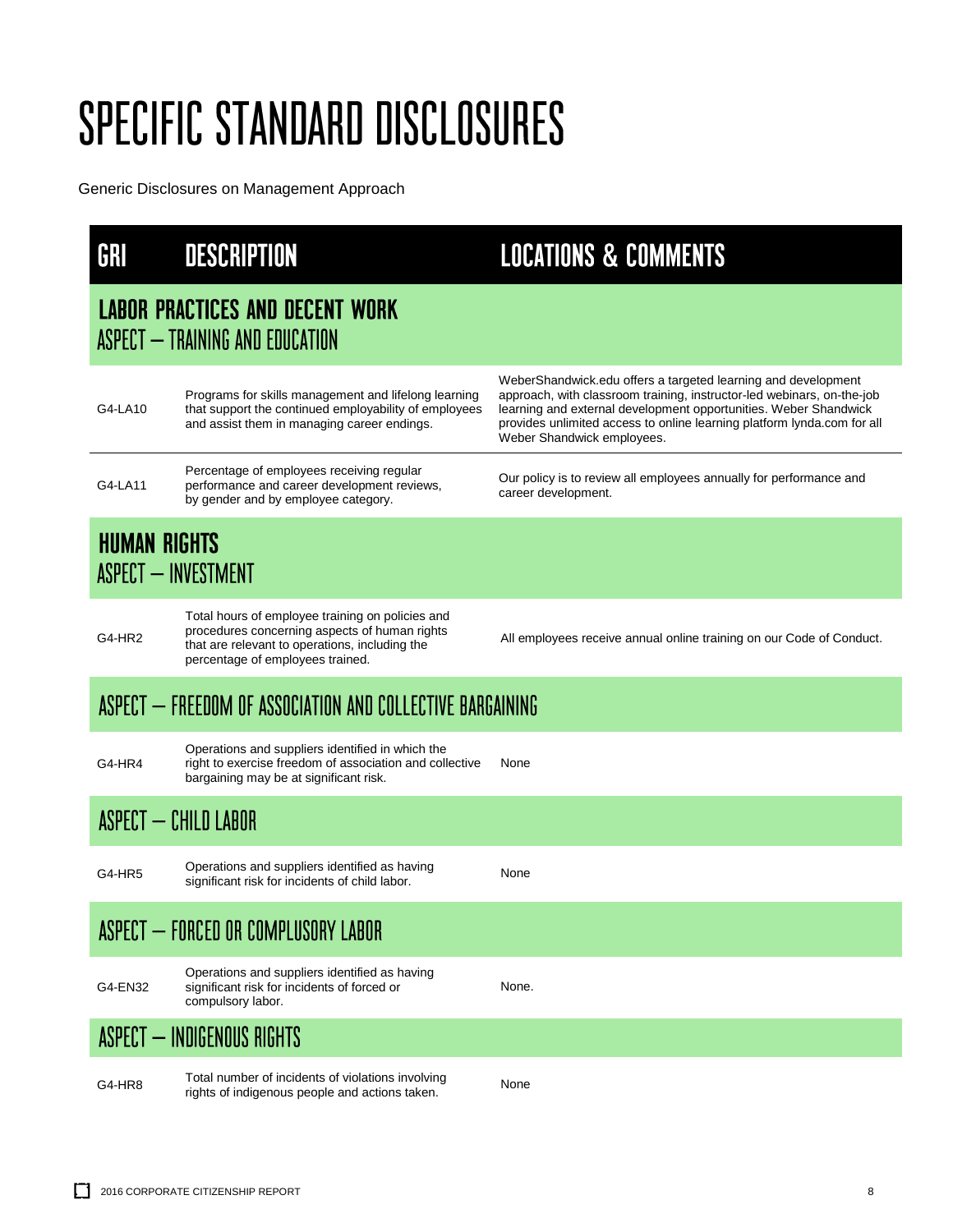| GRI                                | <b>DESCRIPTION</b>                                                                                                                 | <b>LOCATIONS &amp; COMMENTS</b>                                                                                                                                                                                    |
|------------------------------------|------------------------------------------------------------------------------------------------------------------------------------|--------------------------------------------------------------------------------------------------------------------------------------------------------------------------------------------------------------------|
|                                    | ASPECT - SUPPLIER HUMAN RIGHTS ASSESSMENT                                                                                          |                                                                                                                                                                                                                    |
| G4-HR10                            | Percentage of new suppliers that were<br>screened using human rights criteria.                                                     | IPG Supplier Code of Conduct<br>(http://www.interpublic.com/about/corpo-rate-governance)                                                                                                                           |
| G4-HR11                            | Significant actual and potential negative human rights<br>impacts in the supply chain and actions taken.                           | None                                                                                                                                                                                                               |
| <b>SOCIETY</b>                     | ASPECT - LOCAL COMMUNITIES                                                                                                         |                                                                                                                                                                                                                    |
| G4-SO1                             | Percentage of operations with implemented local<br>community engagement, impact assessments and<br>development programs.           | Impact Project (CSR Report p. 36)                                                                                                                                                                                  |
| G4-SO2                             | Operations with significant potential or<br>actual negative impacts on local communities.                                          | None                                                                                                                                                                                                               |
|                                    | ASPECT - ANTI-CORRUPTION                                                                                                           |                                                                                                                                                                                                                    |
| G4-SO4                             | Communication and training on anti-corruption<br>policies and procedures.                                                          | As part of Interpublic Group (IPG) we comply with IPG's annual online<br>Code of Conduct training which covers anti-corruption policies and<br>procedures. (http://www.interpublic.com/about/corporate-governance) |
| ASPECT - ANTI-COMPETITIVE BEHAVIOR |                                                                                                                                    |                                                                                                                                                                                                                    |
| G4-SO7                             | Total number of legal actions for anti-competitive<br>behavior, anti-trust and monopoly practices and their<br>outcomes.           | No legal actions to report on.                                                                                                                                                                                     |
|                                    | <b>ASPECT - COMPLIANCE</b>                                                                                                         |                                                                                                                                                                                                                    |
| G4-SO8                             | Monetary value of significant fines and total number of<br>non-monetary sanctions for non-compliance with laws<br>and regulations. | No fines to report on.                                                                                                                                                                                             |